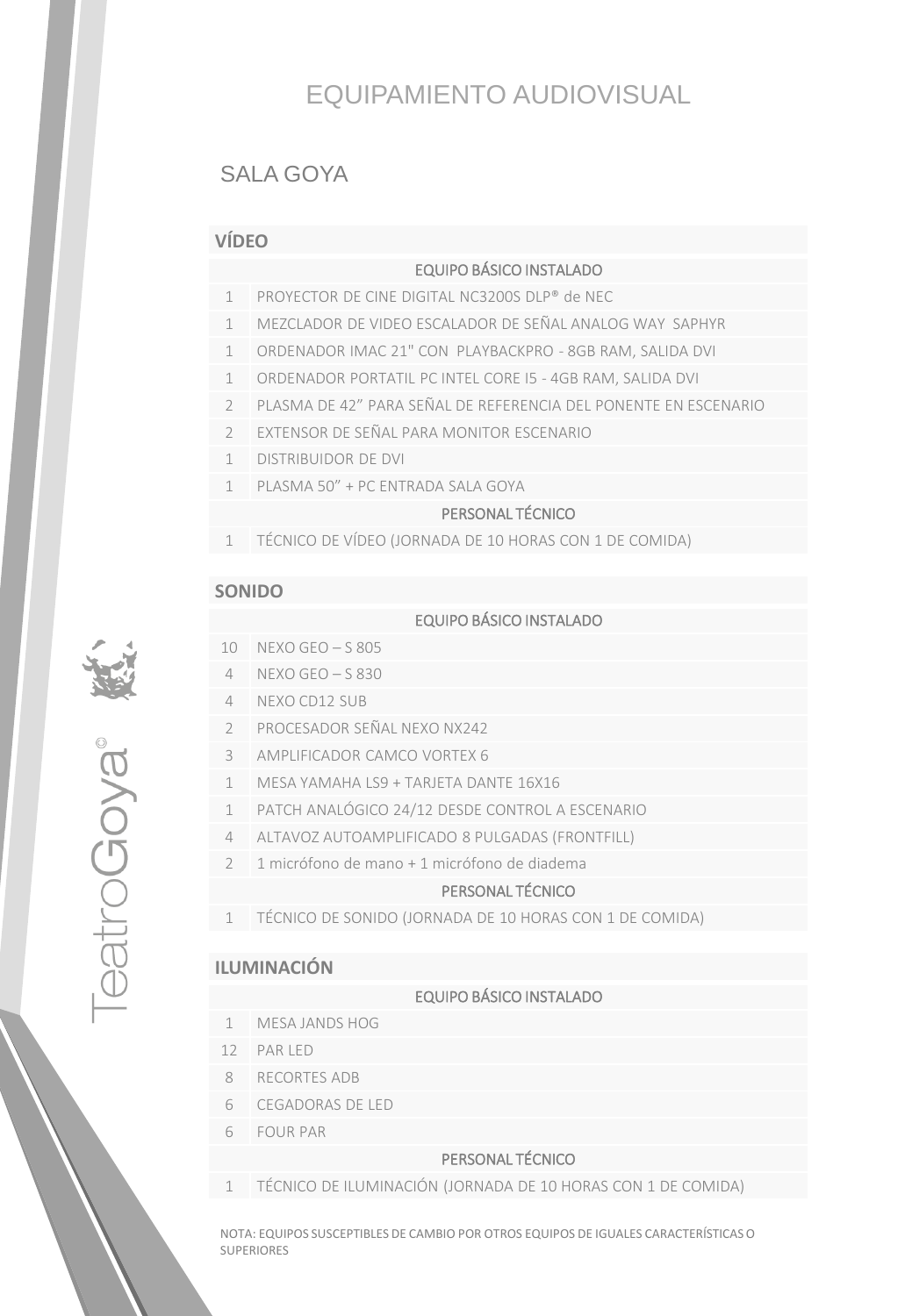# EQUIPAMIENTO AUDIOVISUAL

# SALA ERMITA DEL SANTO SALA DOS DE MAYO

#### **VIDEO**

#### EQUIPO BASICO INSTALADO

- 1 PROYECTOR NEC NC2000C
- 1 MEZCLADOR DE VIDEO ESCALADOR DE SEÑAL ANALOG WAY OPS 300
- 1 EXTENSOR DVI A DIGITAL LINK
- 1 ORDENADOR PORTATIL PC INTEL CORE I5 4GB RAM, SALIDA DVI

#### **SONIDO**

#### SONIDO CINE

- 3 K.C.S. S-2500 (SP-2) PARA CANAL DE PANTALLA PARA USO PASIVO
- 2 K.C.S. C-118-A (SP-2) PARA SUBGRAVES EN CANAL DE PANTALLA
- 12 K.C.S. SR-10-A PARA SONIDO AMBIENTE CANAL SURROUND

#### EQUIPO BASICO INSTALADO

- 2 UPA-1P MEYER SOUND
- 2 USW-1P MEYER SOUND
- 1 MESA DE SONIDO DIGITAL YAMAHA 01-V o SIMILAR
- 1 MICROFONO INALAMBRICO

## **ILUMINACION**

TeatroGoya<sup>®</sup>

#### EQUIPO BASICO INSTALADO

- 1 MESA LUCES
- 4 RECORTES ADB

#### PERSONAL TECNICO

1 TECNICO DE AUDIOVISUALES (JORNADA DE 10 HORAS CON 1 DE COMIDA)

NOTA: EQUIPOS SUSCEPTIBLES DE CAMBIO POR OTROS EQUIPOS DE IGUALES CARACTERISTICAS O SUPERIORES